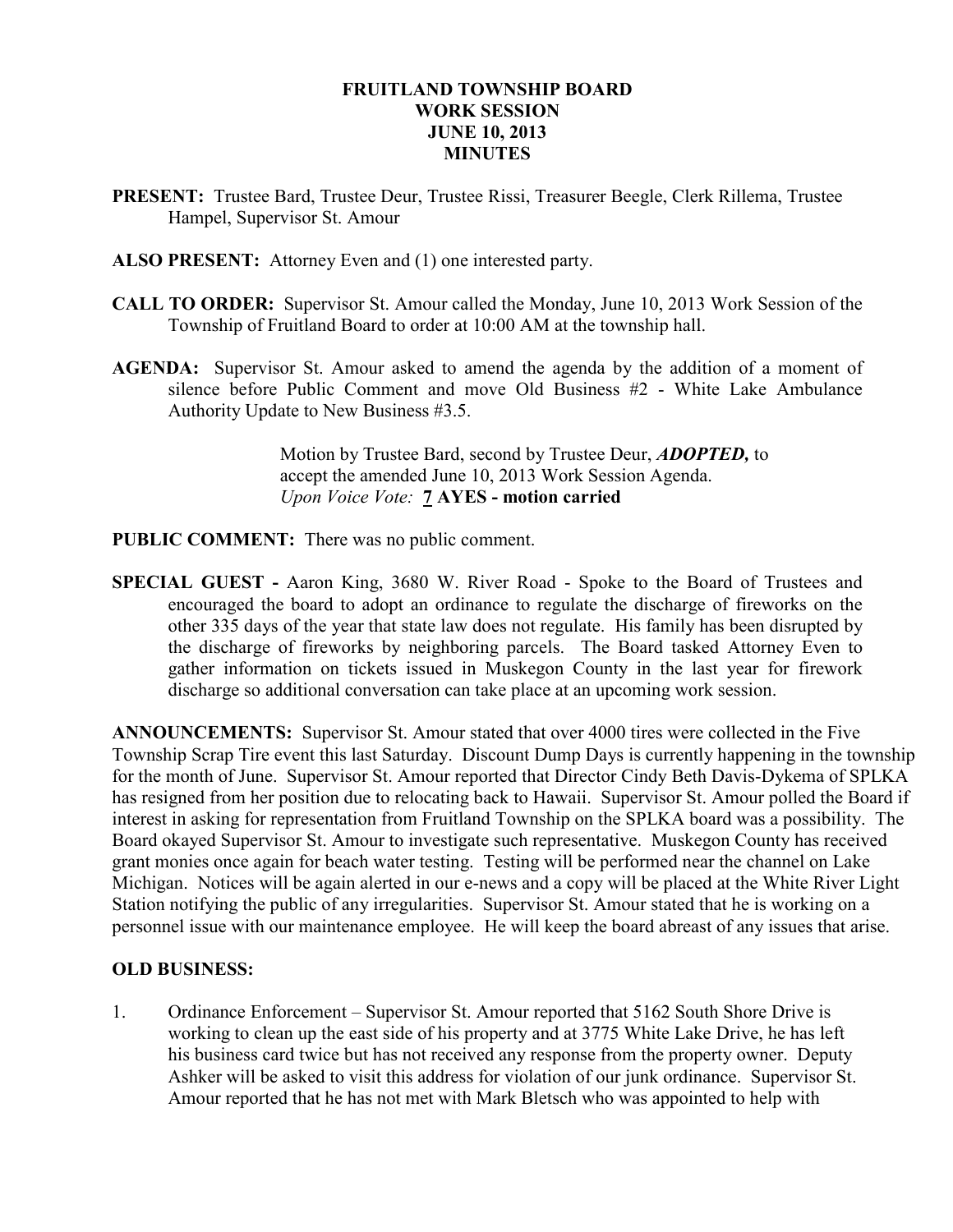# FRUITLAND TOWNSHIP JUNE 10, 2013 WORK SESSION MINUTES ordinance enforcement last month. Several other junk ordinance violation properties continue their efforts in cleanup at this time.

- 2. White Lake Fire Authority Articles of Incorporation Attorney Even reviewed the additional language change submitted by the WLFA in May. A motion will be prepared to adopt such language in "ARTICLE VI: AUTHORITY BOARD, #4 Quorum, Meetings and Voting: The Board shall meet at least quarter annually, and shall hold special meetings upon call of the Chairperson or three Board members. No action shall be taken by the Board except by concurring vote of four members" for the Monday Regular meeting.
- 4. Donation of Property The Board directed Supervisor St. Amour to inform Father Partridge of our non-interest in the donation of the property at Lamos and Michillinda Roads and inform him of the West Michigan Land Conservancy whom may have an interest.
- 5. Community Building Rental Supervisor St. Amour stated that three board members responded to his request for comments on the proposed rental agreement with the White Lake Area Alcoholics Group for the continued use of the Community Building. Attorney Even was tasked with preparing an agreement for discussion at the July work session.
- 5. Road End Agreements Supervisor St. Amour stated that a Resolution for the use of Nestrom and Scenic Drive Road Ends will need to be adopted and placed on file with the Muskegon County Road Commission. A response from the White Lake Association (WLA) on the proposed agreement for placing a donation box at Scenic Drive Road end was received and Attorney Even will update the agreement if needed after his review of the WLA responses. A Resolution for Nestrom Road End use will be prepared for the Monday Regular meeting.

# NEW BUSINESS:

- 1. MTA Dues Clerk Rillema stated that our annual dues invoice from MTA is in the amount of \$4,228.25 with a legal defense discretionary assessment of \$126.85. Fruitland Township has traditionally not paid the legal assessment. Trustee Hampel will call MTA and gain knowledge of the assessment and report her findings at the Monday Regular meeting. A motion will be prepared to pay the dues for the Monday Regular meeting.
- 2. Caller ID/Caller Recording Trustee Bard requested that the Board now re-consider the addition of caller ID to the township phone system. In light of recent verbal activities and a few township residents known for past erratic behavior she would like to see this system in place. Supervisor St. Amour requested that caller recording be added also. Attorney Even stated that it is legal on a one person phone call to an individual. Again Supervisor St. Amour stated that it would have been beneficial for future use in a recent phone conversation in which the follow up email was different than stated on the phone. Attorney Even reported that we may want to look into our recording system for meetings also, as a recently filed ZBA appeal hearing has ordered a transcript of the hearing which it is unable to do due to large parts of the tape being inaudible. The board tasked Supervisor St. Amour to investigate all.

Trustee Deur excused himself from the meeting at 11:00 AM.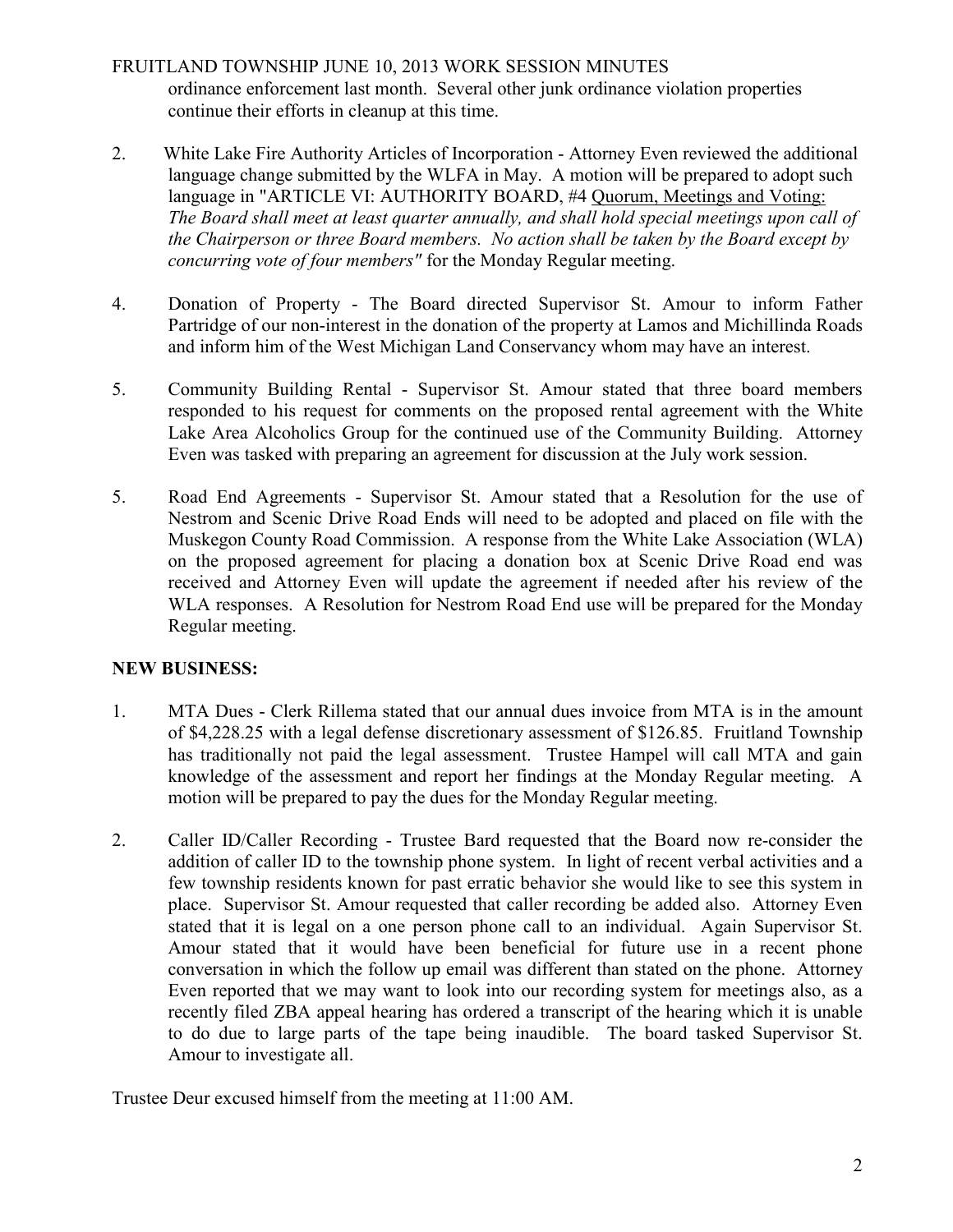## FRUITLAND TOWNSHIP JUNE 10, 2013 WORK SESSION MINUTES

- 3. Tax Sale Properties Treasurer Beegle reported that nine properties in Fruitland Township are listed on the tax sale from Muskegon County. Parcel #61-06-413-010-0021-00 (approximately .11 acres) is surrounded by Fruitland Township owned land and is being sold at a cost of \$360.40. The board okayed for the purchase of such parcel as it would make the parcel between Evanston Avenue and Dearborn Avenue whole. A motion to purchase such parcel will be prepared for the Monday Regular meeting
- 3.5 White Lake Ambulance Authority -

Motion by Trustee Bard, second by Treasurer Beegle, **ADOPTED**, to go into closed session at 11:05 AM upon advice of Attorney Even. Roll Call Vote: Trustee Rissi AYE, Trustee Hampel AYE, Trustee Bard AYE, Treasurer Beegle AYE, Clerk Rillema AYE, Supervisor St. Amour AYE, Trustee Deur ABSENT

### CLOSED SESSION

 Motion by Clerk Rillema, second by Trustee Bard, ADOPTED, to come out of closed session at 11:40 AM. Roll Call Vote: Trustee Rissi AYE, Trustee Bard AYE, Treasurer Beegle AYE, Clerk Rillema AYE, Supervisor St. Amour AYE, Trustee Hampel

#### FRUITLAND TOWNSHIP RESOLUTION 2013-14

### WHITE LAKE AMBULANCE AUTHORITY

- WHEREAS, A resolution providing for Fruitland Township's revocation of its consent to the 1989 Articles of Incorporation and the 1999 Restated Articles of Incorporation for the White Lake Ambulance Authority with reference to the following facts:
	- 1. Attached hereto as Exhibit A is a copy of the "Articles of Incorporation" for the White Lake Ambulance Authority indicating that they are to be Effective as of January 1, 1989;
	- 2. Attached hereto as Exhibit B is a copy of the "Restated Articles of Incorporation" for the White Lake Ambulance Authority indicating that they are to be Effective as of May 26, 1999;
	- 3. The Articles of Incorporation were filed with the Michigan Secretary of State on January 5, 1989;
	- 4. The Restated Articles of Incorporation were published on August 16, 1999;

AYE, Trustee Deur ABSENT

- 5. The Michigan Secretary of State confirms that the Restated Articles of Incorporation were never filed with the Michigan Secretary of State's office as required by Act 57 of 1988;
- 6. The Articles of Incorporation contains language which purports to give the Authority the power to amend the White Lake Ambulance Authority's Articles of Incorporation by a simple majority which is in violation of Act 57 of 1988;
- 7. The Restated Articles of Incorporation contains language which purports to give the Authority the power to amend the White Lake Ambulance Authority's Articles of Incorporation by a simple majority which is in violation of Act 57 of 1988, and
- 8. The attorney for the White Lake Ambulance Authority and the Attorney for Fruitland Township have both opined that the White Lake Ambulance Authority's Articles of Incorporation may only be lawfully amended by the consent of all member units of the Authority.
- NOW, THEREFORE, BE IT RESOLVED, by the Board of Trustees of Fruitland Township that the Township's consent to the adoption of the White Lake Ambulance Authority's Articles of Incorporation and its Restated Articles of Incorporation as set forth in Exhibits A and B is hereby revoked for the reason that said Articles are either void, voidable or otherwise constitute an Ultra Vires act of the Authority Members.

Motion by Supervisor St. Amour, second by Trustee Bard, ADOPTED, Resolution 2013-14, White Lake Ambulance Authority.